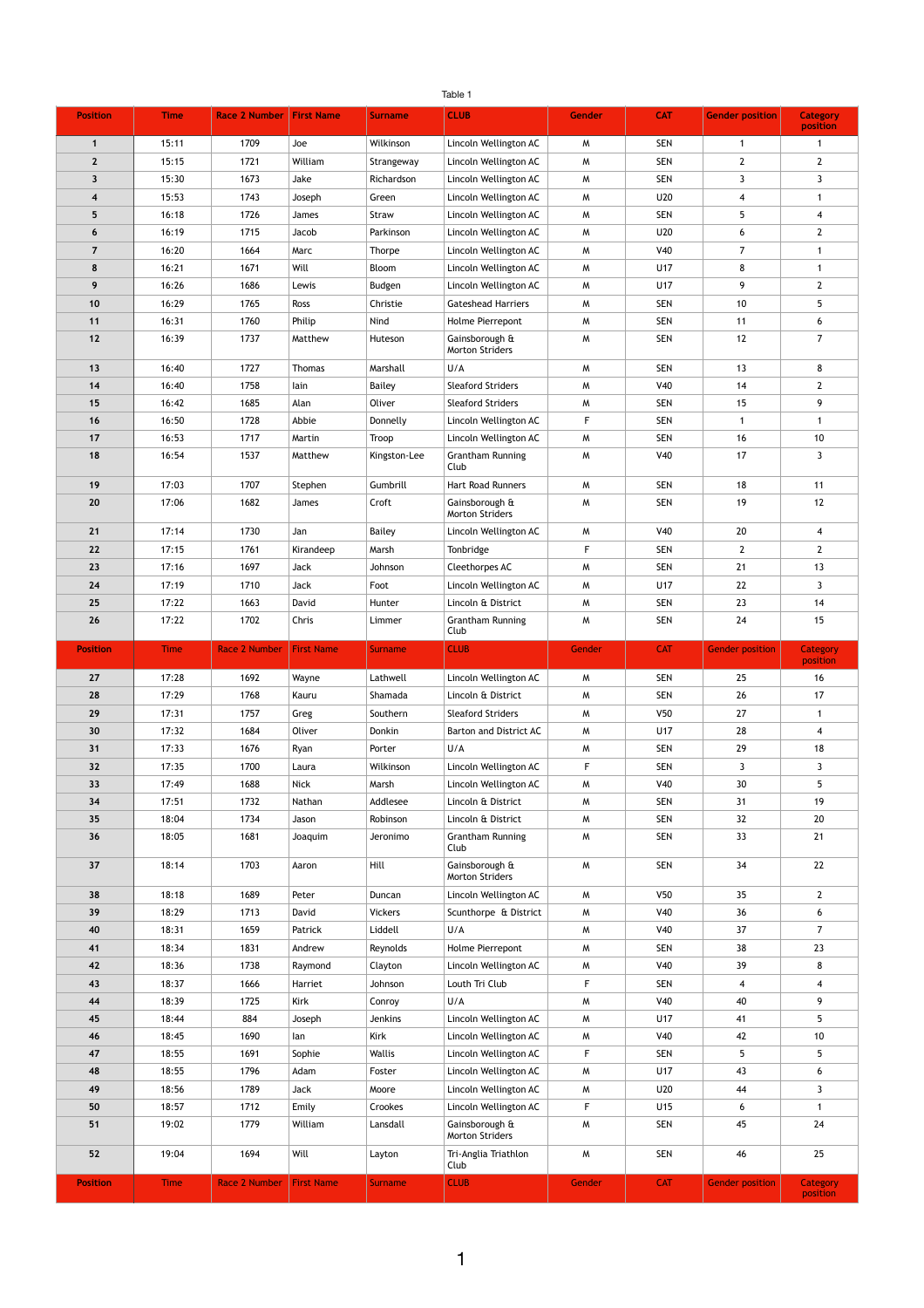| <b>Position</b> | <b>Time</b>    | <b>Race 2 Number First Name</b> |                   | <b>Surname</b>            | <b>CLUB</b>                                     | <b>Gender</b>    | <b>CAT</b>               | <b>Gender position</b> | <b>Category</b><br>position |
|-----------------|----------------|---------------------------------|-------------------|---------------------------|-------------------------------------------------|------------------|--------------------------|------------------------|-----------------------------|
| 53              | 19:10          | 1823                            | Robert            | Howbrook                  | <b>Grantham Running</b><br>Club                 | M                | V60                      | 47                     | -1                          |
| 54              | 19:13          | 892                             | Peter             | Bonner                    | <b>Grantham RC</b>                              | M                | V40                      | 48                     | 11                          |
| 55              | 19:18          | 1748                            | William           | Bentley                   | Grantham AC                                     | M                | U17                      | 49                     | $\overline{7}$              |
| 56              | 19:19          | 935                             | Martin            | Waite                     | <b>Witham Runners</b>                           | M                | V <sub>50</sub>          | 50                     | 3 <sup>1</sup>              |
| 57              | 19:21          | 1704                            | Holly             | Haywood                   | Lincoln Wellington AC                           | F                | <b>SEN</b>               | $\overline{7}$         | 6                           |
| 58              | 19:24          | 1835                            | Tim               | Foreman                   | Gainsborough and<br><b>Moreton Striders</b>     | M                | <b>V40</b>               | 51                     | 12                          |
| 59              | 19:25          | 1711                            | Chris             | Fitzpatrick               | U/A                                             | M                | <b>SEN</b>               | 52                     | 26                          |
| 60              | 19:32          | 1756                            | Charlie           | Hanson                    | U/A                                             | F.               | <b>SEN</b>               | 8                      | $\overline{7}$              |
| 61              | 19:35          | 1754                            | Glenn             | Moore                     | Lincoln Wellington AC                           | M                | V50                      | 53                     | $\overline{\mathbf{4}}$     |
| 62              | 19:36          | 951                             | Dave              | Dews                      | <b>Newark Striders</b>                          | M                | <b>SEN</b>               | 54                     | 27                          |
| 63              | 19:41          | 1693                            | Amy               | Rockall                   | Lincoln Wellington AC                           | F                | <b>SEN</b>               | 9                      | 8                           |
| 64              | 19:46          | 1699                            | Luke              | <b>Shillings</b>          | <b>Caistor Running Club</b>                     | M                | <b>SEN</b>               | 55                     | 28                          |
| 65              | 19:47          | 1798                            | Marcus            | Joy                       | U/A                                             | M                | <b>SEN</b>               | 56                     | 29                          |
| 66              | 19:51          | 1781                            | Joshua            | Palmer                    | U/A                                             | M                | <b>SEN</b>               | 57                     | 30                          |
| 67              | 19:52          | 1698                            | Kirk              | Wilkinson                 | 100km Club                                      | M                | V60                      | 58                     | $2^{\circ}$                 |
| 68              | 19:54          | 1736                            | Dave              | Burton                    | <b>Sleaford Striders</b>                        | M                | V50                      | 59                     | 5 <sub>1</sub>              |
| 69              | 19:56          | 1708                            | Sarah             | Edwards                   | Cleethorpes AC                                  | F                | V40                      | 10                     | 1                           |
| 70              | 20:04          | 1764                            | Andy              | Atter                     | <b>Grantham Running</b><br>Club                 | W                | <b>SEN</b>               | 60                     | 31                          |
| 71              | 20:06          | 1658                            | Joe               | Pell                      | <b>Sleaford Striders</b>                        | M                | <b>SEN</b>               | 61                     | 32                          |
| 72              | 20:07          | 1772                            | Mark              | Larwood                   | Lonely Goat RC                                  | M                | <b>SEN</b>               | 62                     | 33                          |
| 73              | 20:09          | 1746                            | <b>Jack</b>       | Dodwell                   | <b>Grantham RC</b>                              | M                | <b>SEN</b>               | 63                     | 34                          |
| 74              | 20:11          | 1773                            | John              | Nott                      | Lincoln & District                              | M                | <b>SEN</b>               | 64                     | 35                          |
| 75              | 20:12          | 1785                            | <b>Brian</b>      | Mitchell                  | <b>Witham Runners</b>                           | M                | V40                      | 65                     | 13                          |
| 76              | 20:25          | 1719                            | Stefan            | Latter                    | <b>Grantham Running</b><br>Club                 | M                | V40                      | 66                     | 14                          |
| 77              | 20:29          | 1795                            | David             | Handley                   | Lincoln Tri                                     | M                | V40                      | 67                     | 15                          |
| 78              | 20:32          | 1771                            | Gary              | <b>Britnell</b>           | <b>Sleaford Town Runners</b>                    | M                | V50                      | 68                     | 6                           |
| <b>Position</b> | <b>Time</b>    | Race 2 Number                   | <b>First Name</b> | <b>Surname</b>            | <b>CLUB</b>                                     | Gender           | <b>CAT</b>               | <b>Gender position</b> | <b>Category</b><br>position |
| 79              | 20:35          | 1740                            | Simone            | Baddeley                  | U/A                                             | F.               | <b>SEN</b>               | 11                     | 9                           |
| 80              | 20:39          | 1832                            | Samuel            | Jepson-Rivers             | Grantham RC                                     | M                | <b>SEN</b>               | 69                     | 36                          |
| 81              | 20:39          | 1667                            | Ben               | Mather                    | Lincoln Wellington AC                           | M                | U17                      | 70                     | 8                           |
| 82              | 20:42          | 1778                            | Simon             | Machin                    | Lincoln Wellington AC                           | M                | V <sub>50</sub>          | 71                     | $7^{\circ}$                 |
| 83              | 20:45          | 1701                            | Jamie             | <b>Claricoates</b>        | Lincoln Wellington AC                           | M                | <b>V40</b>               | 72                     | 16                          |
| 84              | 20:46          | 1824                            | <b>Nick</b>       | Rossington                | <b>Grantham Running</b><br>Club                 | M                | V50                      | 73                     | 8                           |
| 85              | 20:48          | 1745                            | Sam               | Dodwell                   | <b>Grantham Running</b><br>Club                 | M                | <b>SEN</b>               | 74                     | 37                          |
| 86              | 20:49          | 1735                            | Andy              | Dickinson                 | <b>Sleaford Striders</b>                        | M                | V <sub>50</sub>          | 75                     | 9                           |
| 87              | 20:50          | 1742                            | Jason             | Palmer                    | <b>Sleaford Striders</b>                        | M                | V40                      | 76                     | 17                          |
| 88              | 20:55          | 1705                            | Rowan             | Booth                     | <b>Caistor Running Club</b>                     | F                | <b>SEN</b>               | 12                     | 10                          |
| 89              | 20:56          | 924                             | John              | Harrison                  | <b>Worksop Harriers</b>                         | M                | V <sub>50</sub>          | 77                     | 10                          |
| 90              | 20:58          | 881                             | Madison           | Green                     | Lincoln Wellington AC                           | F                | U15                      | 13                     | $\overline{2}$              |
| 91              | 20:59          | 1786                            | Sam               | Warrener                  | <b>Sleaford Striders</b>                        | M                | <b>SEN</b>               | 78                     | 38                          |
| 92              | 21:05          | 1769                            | Fred              | Smith                     | <b>Sleaford Town Runners</b>                    | M                | V50                      | 79                     | 11                          |
| 93              | 21:06          | 1668                            | Sophie            | Knapp                     | Lincoln Wellington AC                           | F.               | U17                      | 14                     | $\mathbf 1$                 |
| 94              |                |                                 |                   |                           |                                                 |                  |                          |                        |                             |
| 95              | 21:07          | 1825                            | Holly             | Durham                    | Grantham RC                                     | F                | <b>SEN</b>               | 15                     | 11                          |
|                 | 21:12          | 1755                            | Helen             | Pavey                     | Lincoln Wellington AC                           | F.               | V40                      | 16                     | $2^{\circ}$                 |
| 96<br>97        | 21:12<br>21:14 | 1670<br>1775                    | Adam<br>Simon     | <b>Bloom</b><br>Blacknell | Lincoln Tri<br>Gainsborough &                   | M<br>M           | V40<br>V40               | 80<br>81               | 18<br>19                    |
|                 |                |                                 |                   |                           | <b>Morton Striders</b>                          |                  |                          |                        |                             |
| 98              | 21:25          | 1680                            | Lucy              | <b>Davies</b>             | Lincoln Wellington AC                           | $\mathsf F$      | <b>U17</b>               | 17                     | 2 <sup>1</sup>              |
| 99              | 21:38          | 1787                            | John              | Warrener                  | <b>Sleaford Striders</b>                        | M                | <b>SEN</b>               | 82                     | 39                          |
| 100             | 21:41          | 1733                            | Thomas            | Kirman                    | U/A                                             | M                | <b>SEN</b>               | 83                     | 40                          |
| 101             | 21:43          | 1777                            | Christopher       | Wood                      | Lincoln & District                              | M                | V60                      | 84                     | $\mathbf{3}$                |
| 102<br>103      | 21:48<br>21:51 | 1674<br>1834                    | John<br>Glen      | Hutton<br>Peniston        | <b>Sleaford Striders AC</b><br>Gainsborough and | $M_{\odot}$<br>M | <b>V40</b><br><b>V40</b> | 85<br>86               | 20<br>21                    |
| 104             | 21:52          | 1750                            | Geoff             | Hall                      | <b>Moreton Striders</b><br>U/A                  | M                | <b>V60</b>               | 87                     | $\overline{\mathbf{4}}$     |
| <b>Position</b> | <b>Time</b>    | Race 2 Number   First Name      |                   | <b>Surname</b>            | <b>CLUB</b>                                     | Gender           | <b>CAT</b>               | <b>Gender position</b> | Category<br>position        |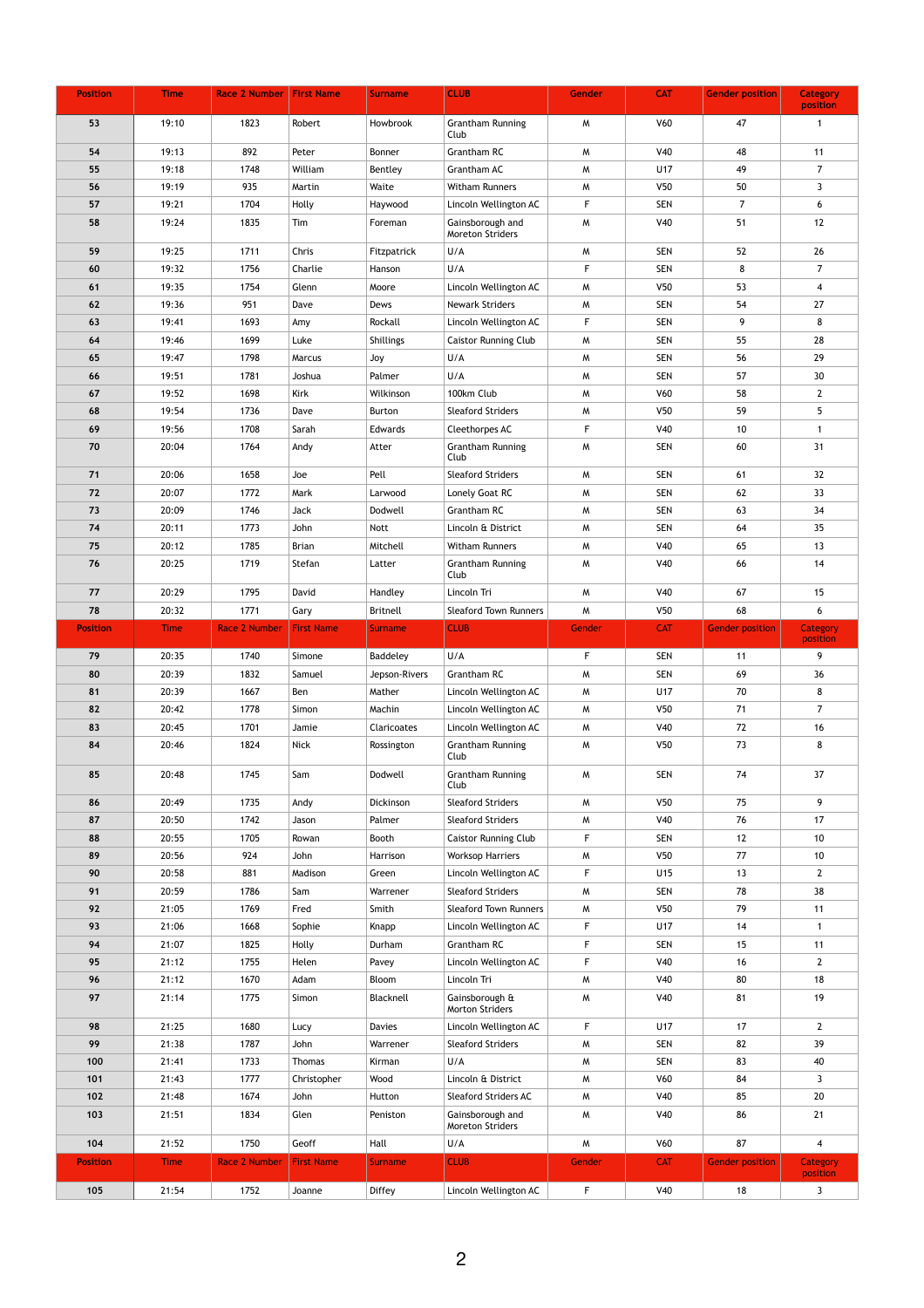| <b>Position</b> | <b>Time</b> | <b>Race 2 Number First Name</b> |                   | <b>Surname</b>               | <b>CLUB</b>                              | <b>Gender</b> | <b>CAT</b>      | <b>Gender position</b> | <b>Category</b><br>position |
|-----------------|-------------|---------------------------------|-------------------|------------------------------|------------------------------------------|---------------|-----------------|------------------------|-----------------------------|
| 106             | 21:59       | 1718                            | Paul              | Kelly                        | <b>Grantham Running</b><br>Club          | M             | V40             | 88                     | 22                          |
| 107             | 22:00       | 1792                            | Francis           | Ward                         | Lincoln Wellington AC                    | M             | V <sub>50</sub> | 89                     | 12                          |
| 108             | 22:01       | 1770                            | Andrew            | <b>Barlex</b>                | <b>Sleaford Town Runners</b>             | M             | V <sub>50</sub> | 90                     | 13                          |
| 109             | 22:03       | 1731                            | Kevin             | Dunne                        | Gainsborough &                           | M             | V60             | 91                     | 5                           |
|                 |             |                                 |                   |                              | <b>Morton Striders</b>                   |               |                 |                        |                             |
| 110             | 22:04       | 1696                            | Mark              | Turner                       | Lincoln Wellington AC                    | M             | V <sub>50</sub> | 92                     | 14                          |
| 111             | 22:05       | 1678                            | Lianne            | Warnes                       | Lincoln & District                       | F             | <b>SEN</b>      | 19                     | 12                          |
| 112             | 22:20       | 1830                            | Craig             | Smith                        | Lincoln Wellington AC                    | M             | <b>SEN</b>      | 93                     | 41                          |
| 113             | 22:25       | 1799                            | Andy              | Jackson-Parr                 | U/A                                      | M             | <b>SEN</b>      | 94                     | 42                          |
| 114             | 22:31       | 950                             | Peter             | Davis                        | <b>Newark Striders</b>                   | M             | V60             | 95                     | 6                           |
| 115             | 22:38       | 1790                            | Paul              | Kidd                         | <b>Sleaford Town Runners</b>             | M             | V40             | 96                     | 23                          |
| 116             | 22:44       | 1766                            | Jon               | May                          | Lincoln & District                       | M             | V40             | 97                     | 24                          |
| 117             | 23:08       | 1762                            | Stephen           | Tomlinson                    | <b>Newark Striders</b>                   | M             | V40             | 98                     | 25                          |
| 118             | 23:13       | 1794                            | Donna             | Walters                      | Lincoln Wellington AC                    | F.            | V40             | 20                     | $\overline{4}$              |
| 119             | 23:15       | 1695                            | Jim               | <b>Davies</b>                | U/A                                      | M             | V60             | 99                     | $\overline{7}$              |
| 120             | 23:38       | 1744                            | Sarah             | Edmond                       | Lincoln Tri                              | F.            | V <sub>50</sub> | 21                     |                             |
| 121             | 23:39       | 1722                            | Lee               | Parsons                      | Gainsborough &<br><b>Morton Striders</b> | M             | <b>V40</b>      | 100                    | 26                          |
| 122             | 23:40       | 1783                            | Paul              | Freemantle                   | <b>Sleaford Town Runners</b>             | M             | V50             | 101                    | 15                          |
| 123             | 23:41       | 1720                            | Jim               | Aram                         | Lincoln Wellington AC                    | M             | V40             | 102                    | 27                          |
| 124             | 23:58       | 911                             | Martin            | Morley                       | Lincoln Wellington AC                    | M             | V60             | 103                    | 8                           |
| 125             | 24:07       | 1675                            | lekaterina        | Hutton                       | <b>Sleaford Striders</b>                 | F             | <b>SEN</b>      | 22                     | 13                          |
| 126             | 24:14       | 1763                            | Kimberley         | Etherington-<br><b>Bates</b> | Notfast RC                               | $\mathsf F$   | <b>SEN</b>      | 23                     | 14                          |
| 127             | 24:28       | 1683                            | <b>Jeff</b>       | Hall                         | Lincoln Wellington AC                    | M             | V50             | 104                    | 16                          |
| 128             | 24:37       | 1729                            | Clare             | Hardwick                     | Gainsborough &<br><b>Morton Striders</b> | F             | <b>SEN</b>      | 24                     | 15                          |
| 129             | 24:38       | 1672                            | Nan               | Wood                         | Lincoln Tri                              | F             | V40             | 25                     | 5 <sup>5</sup>              |
| 130             | 24:38       | 1687                            | Craig             | Kyson                        | U/A                                      | M             | V40             | 105                    | 28                          |
| <b>Position</b> | <b>Time</b> | <b>Race 2 Number</b>            | <b>First Name</b> | <b>Surname</b>               | <b>CLUB</b>                              | Gender        | <b>CAT</b>      | <b>Gender position</b> | <b>Category</b>             |
|                 |             |                                 |                   |                              |                                          |               |                 |                        | position                    |
| 131             | 24:41       | 1747                            | Wayne             | <b>Baxter</b>                | <b>Grantham Running</b><br>Club          | M             | <b>SEN</b>      | 106                    | 43                          |
| 132             | 24:44       | 1793                            | Karla             | Wright                       | U/A                                      | F             | <b>V40</b>      | 26                     | 6                           |
| 133             | 24:50       | 1739                            | Karen             | Ramsdale                     | Gainsborough &<br><b>Morton Striders</b> | F             | V50             | 27                     | $2^{\circ}$                 |
| 134             | 25:02       | 1741                            | Sharon            | Palmer                       | <b>Sleaford Striders</b>                 | F             | V40             | 28                     | $\overline{7}$              |
| 135             | 25:04       | 1724                            | David             | Strangeway                   | Lincoln Wellington AC                    | M             | V60             | 107                    | 9                           |
| 136             | 25:04       | 1751                            | Damian            | Froggatt                     | U/A                                      | M             | V <sub>50</sub> | 108                    | 17                          |
| 137             | 25:08       | 1669                            | Rick              | Robinson                     | Lincoln Wellington AC                    | M             | <b>SEN</b>      | 109                    | 44                          |
| 138             | 25:11       | 1788                            | Cliff             | Middleton                    | Gainsborough &<br><b>Morton Striders</b> | M             | V60             | 110                    | 10                          |
| 139             | 25:17       | 1780                            | Angela            | Freemantle                   | <b>Sleaford Town Runners</b>             | F             | V50             | 29                     | 3 <sup>1</sup>              |
| 140             | 25:24       | 1776                            | Hannah            | Colclough                    | Lincoln Wellington AC                    | F             | <b>SEN</b>      | 30 <sup>°</sup>        | 16                          |
| 141             | 25:25       | 1753                            | Christine         | Wells                        | Lincoln & District                       | F             | V <sub>50</sub> | 31                     | $\overline{4}$              |
| 142             | 25:29       | 1665                            | Dave              | Smith                        | Lincoln Wellington AC                    | M             | <b>V60</b>      | 111                    | 11                          |
| 143             | 25:45       | 1797                            | Matthew           | Lea                          | Fig Rolls Racing                         | M             | <b>V40</b>      | 112                    | 29                          |
| 144             | 25:46       | 1791                            | Vikki             | Hearn                        | Gainsborough &<br><b>Morton Striders</b> | F             | <b>SEN</b>      | 32                     | 17                          |
| 145             | 25:47       | 1767                            | Michael           | Koenig                       | U/A                                      | M             | V <sub>50</sub> | 113                    | 18                          |
| 146             | 25:53       | 1784                            | Sarah             | Hugh                         | <b>Grantham Running</b><br>Club          | F             | V <sub>50</sub> | 33                     | 5                           |
| 147             | 25:56       | 1714                            | Libby             | Albery                       | Lincoln Wellington AC                    | $\mathsf F$   | <b>SEN</b>      | 34                     | 18                          |
| 148             | 26:23       | 1679                            | Jacqueline        | Pearson                      | 4 Life Tri                               | F             | <b>V40</b>      | 35                     | 8                           |
| 149             | 26:30       | 1782                            | Charlotte         | Leeson                       | <b>Sleaford Town Runners</b>             | $\mathsf F$   | <b>SEN</b>      | 36                     | 19                          |
| 150             | 28:12       | 944                             | <b>Tracy</b>      | Webb                         | <b>Grantham Running</b>                  | F             | V <sub>50</sub> | 37                     | 6                           |
| 151             | 28:35       | 1657                            | Matthew           | Lyner                        | Club<br>U/A                              | M             | <b>V40</b>      | 114                    | 30 <sup>°</sup>             |
| 152             | 28:47       | 1662                            | Lily              | Smith                        | Lincoln Wellington AC                    | F             | U15             | 38                     | $\mathbf{3}$                |
| 153             | 28:49       | 1660                            | Bethany           | Maplethorpe                  | Lincoln Wellington AC                    | F             | <b>SEN</b>      | 39                     | 20                          |
| 154             | 28:49       | 1661                            | Kev               | Maplethorpe                  | Lincoln Wellington AC                    | M             | <b>SEN</b>      | 115                    | 45                          |
| 155             | 28:50       | 1759                            | Chris             | Fryer                        | Lincoln Wellington AC                    | M             | V40             | 116                    | 31                          |
| 156             | 32:20       | 1677                            | Jill              | Widdison                     | Lincoln Wellington AC                    | F             | V50             | 40                     | $\overline{7}$              |
| <b>Position</b> | <b>Time</b> | <b>Race 2 Number</b>            | <b>First Name</b> | <b>Surname</b>               | <b>CLUB</b>                              | Gender        | <b>CAT</b>      | <b>Gender position</b> | Category                    |
|                 |             |                                 |                   |                              |                                          |               |                 |                        | position                    |
| 157             | 36:16       | 1723                            | Maxine            | Simpson                      | Lincoln Wellington AC                    | F             | V40             | 41                     | 9                           |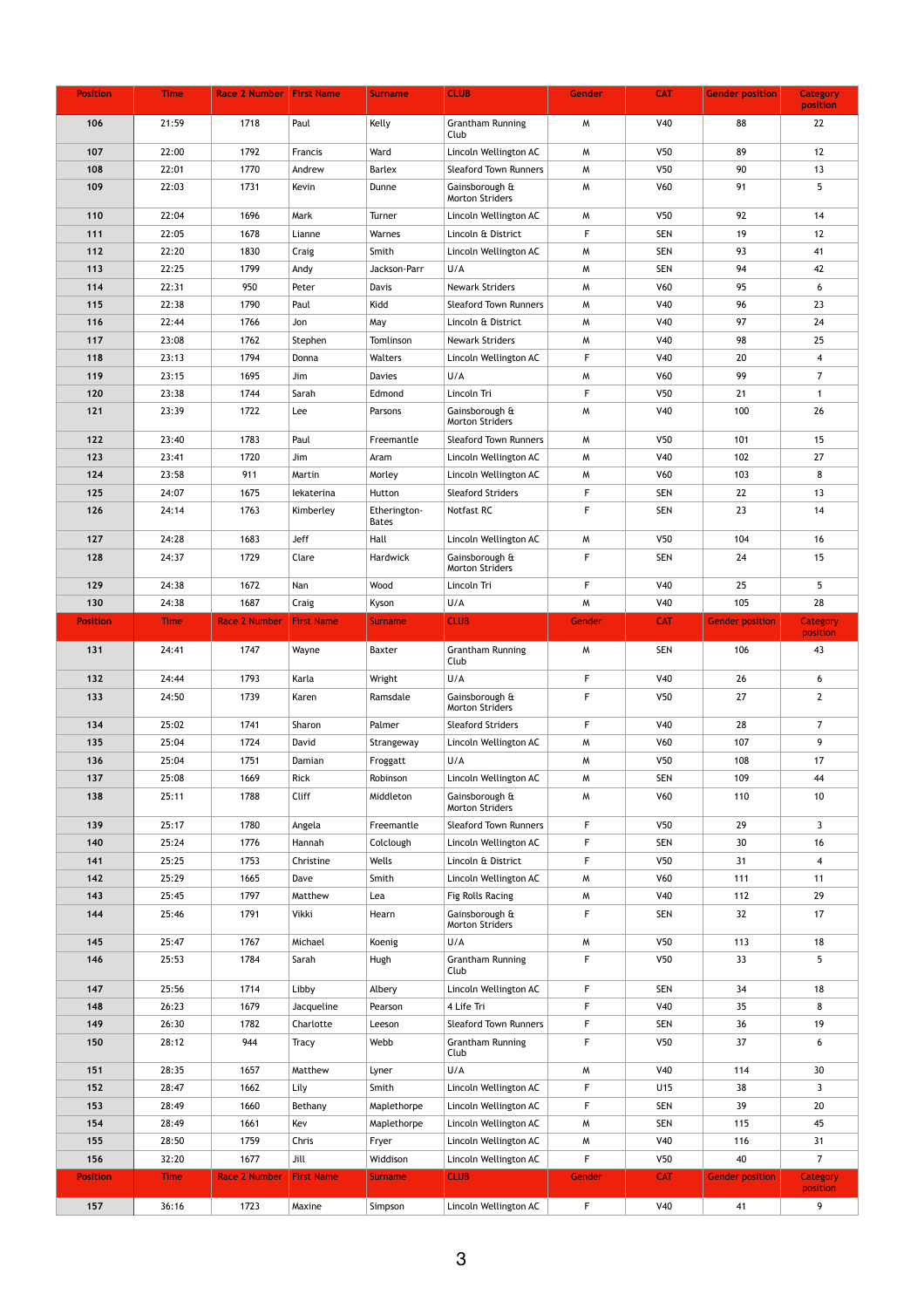| <b>Position</b>           | <b>Time</b> | <b>Race 2 Number First Name</b> |                   | <b>Surname</b>       | <b>CLUB</b>                       | <b>Gender</b> | <b>CAT</b>      | <b>Gender position</b>  | <b>Category</b><br>position |
|---------------------------|-------------|---------------------------------|-------------------|----------------------|-----------------------------------|---------------|-----------------|-------------------------|-----------------------------|
| 158                       | 36:16       | 1749                            | Samantha          | Northway             | U/A                               | F             | V <sub>50</sub> | 42                      | 8                           |
| 159                       | 37:26       | 1774                            | Debbie            | Ellerby              | Vegan Runners                     | F             | <b>SEN</b>      | 43                      | 21                          |
| 160                       | 39:49       | 1706                            | Deborah           |                      | U/A                               | $\mathsf{F}$  | V40             | 44                      | 10                          |
| 161                       | 43:26       | 1716                            | Ann               | Kingston<br>Kelsey   | U/A                               | $\mathsf F$   | V40             | 45                      | 11                          |
|                           |             |                                 |                   |                      |                                   |               |                 |                         |                             |
|                           |             |                                 |                   |                      |                                   |               |                 |                         |                             |
|                           |             |                                 |                   |                      |                                   |               |                 |                         |                             |
| Female overall:           |             |                                 |                   |                      |                                   |               |                 |                         |                             |
| <b>Position</b>           | <b>Time</b> | <b>Race 2 Number</b>            | <b>First Name</b> | Surname              | <b>CLUB</b>                       | Gender        | <b>CAT</b>      | <b>Gender position</b>  | <b>Category</b>             |
|                           |             |                                 |                   |                      |                                   | F             |                 |                         | position                    |
| 16                        | 16:50       | 1728                            | Abbie             | Donnelly             | Lincoln Wellington AC             |               | <b>SEN</b>      | $\overline{\mathbf{1}}$ | $\mathbf{1}$                |
| 22                        | 17:15       | 1761                            | Kirandeep         | Marsh                | Tonbridge                         | F             | <b>SEN</b>      | $\overline{2}$          | $2^{\circ}$                 |
| 32                        | 17:35       | 1700                            | Laura             | Wilkinson            | Lincoln Wellington AC             | F.            | <b>SEN</b>      | $\mathbf{3}$            | $\mathbf{3}$                |
|                           |             |                                 |                   |                      |                                   |               |                 |                         |                             |
| Female age<br>categories: |             |                                 |                   |                      |                                   |               |                 |                         |                             |
| <b>Position</b>           | <b>Time</b> | <b>Race 2 Number</b>            | <b>First Name</b> | Surname <sub>r</sub> | <b>CLUB</b>                       | Gender        | <b>CAT</b>      | <b>Gender position</b>  | <b>Category</b>             |
|                           |             |                                 |                   |                      |                                   |               |                 |                         | position                    |
| 50                        | 18:57       | 1712                            | Emily             | Crookes              | Lincoln Wellington AC             | F             | U15             | 6                       | -1                          |
| 90                        | 20:58       | 881                             | Madison           | Green                | Lincoln Wellington AC             | F             | U15             | 13                      | $2^{\circ}$                 |
| 152                       | 28:47       | 1662                            | Lily              | Smith                | Lincoln Wellington AC             | F             | U15             | 38                      | 3 <sup>1</sup>              |
|                           | <b>Time</b> |                                 | <b>First Name</b> | <b>Surname</b>       | <b>CLUB</b>                       | Gender        | <b>CAT</b>      |                         |                             |
| <b>Position</b>           |             | <b>Race 2 Number</b>            |                   |                      |                                   |               |                 | <b>Gender position</b>  | <b>Category</b><br>position |
| 93                        | 21:06       | 1668                            | Sophie            | Knapp                | Lincoln Wellington AC             | $\mathsf F$   | U17             | 14                      | -1                          |
| 98                        | 21:25       | 1680                            | Lucy              | <b>Davies</b>        | Lincoln Wellington AC             | F             | U17             | 17                      | $2^{\circ}$                 |
|                           |             |                                 |                   |                      |                                   |               |                 |                         |                             |
| <b>Position</b>           | <b>Time</b> | <b>Race 2 Number</b>            | <b>First Name</b> | <b>Surname</b>       | <b>CLUB</b>                       | Gender        | <b>CAT</b>      | <b>Gender position</b>  | <b>Category</b><br>position |
| 69                        | 19:56       | 1708                            | Sarah             | Edwards              | Cleethorpes AC                    | F.            | V40             | 10                      | -1                          |
| 95                        | 21:12       | 1755                            | Helen             | Pavey                | Lincoln Wellington AC             | F             | V40             | 16                      | $2^{\circ}$                 |
| 105                       | 21:54       | 1752                            | Joanne            | <b>Diffey</b>        | Lincoln Wellington AC             | F.            | V40             | 18                      | 3 <sup>1</sup>              |
|                           |             |                                 |                   |                      |                                   |               |                 |                         |                             |
| <b>Position</b>           | <b>Time</b> | <b>Race 2 Number</b>            | <b>First Name</b> | <b>Surname</b>       | <b>CLUB</b>                       | Gender        | <b>CAT</b>      | <b>Gender position</b>  | <b>Category</b>             |
|                           |             |                                 |                   |                      |                                   |               |                 |                         | position                    |
| 120                       | 23:38       | 1744                            | Sarah             | Edmond               | Lincoln Tri                       | F             | V <sub>50</sub> | 21                      |                             |
| 133                       | 24:50       | 1739                            | Karen             | Ramsdale             | Gainsborough &<br>Morton Striders | F             | V50             | 27                      | $\overline{2}$              |
| 139                       | 25:17       | 1780                            | Angela            | Freemantle           | <b>Sleaford Town Runners</b>      | F             | V50             | 29                      | $\mathbf{3}$                |
|                           |             |                                 |                   |                      |                                   |               |                 |                         |                             |
| Male overall:             |             |                                 |                   |                      |                                   |               |                 |                         |                             |
| <b>Position</b>           | <b>Time</b> | <b>Race 2 Number First Name</b> |                   | Surname              | <b>CLUB</b>                       | <b>Gender</b> | <b>CAT</b>      | Gender position         | Category                    |
| $\mathbf 1$               | 15:11       | 1709                            | Joe               | Wilkinson            | Lincoln Wellington AC             | M             | <b>SEN</b>      | -1                      | position<br>-1              |
| $\overline{2}$            | 15:15       | 1721                            | William           | Strangeway           | Lincoln Wellington AC             | M             | <b>SEN</b>      | $\overline{2}$          | $\overline{2}$              |
| $\overline{3}$            | 15:30       | 1673                            | Jake              | Richardson           | Lincoln Wellington AC             | W             | <b>SEN</b>      | $\mathbf{3}$            | $\mathbf{3}$                |
|                           |             |                                 |                   |                      |                                   |               |                 |                         |                             |
| Male age                  |             |                                 |                   |                      |                                   |               |                 |                         |                             |
| categories:               |             |                                 |                   |                      |                                   |               |                 |                         |                             |
| <b>Position</b>           | <b>Time</b> | <b>Race 2 Number</b>            | <b>First Name</b> | <b>Surname</b>       | <b>CLUB</b>                       | <b>Gender</b> | <b>CAT</b>      | <b>Gender position</b>  | <b>Category</b><br>position |
| 8                         | 16:21       | 1671                            | Will              | Bloom                | Lincoln Wellington AC             | M             | <b>U17</b>      | 8                       | 1                           |
| 9                         | 16:26       | 1686                            | Lewis             | Budgen               | Lincoln Wellington AC             | M             | U17             | 9                       | $2^{\circ}$                 |
| 24                        | 17:19       | 1710                            | <b>Jack</b>       | Foot                 | Lincoln Wellington AC             | M             | <b>U17</b>      | 22                      | $\mathbf{3}$                |
|                           |             |                                 |                   |                      |                                   |               |                 |                         |                             |
| <b>Position</b>           | <b>Time</b> | <b>Race 2 Number</b>            | <b>First Name</b> | <b>Surname</b>       | <b>CLUB</b>                       | Gender        | <b>CAT</b>      | <b>Gender position</b>  | <b>Category</b>             |
|                           |             |                                 |                   |                      |                                   |               |                 |                         | position                    |
| $\overline{4}$            | 15:53       | 1743                            | Joseph            | Green                | Lincoln Wellington AC             | M             | <b>U20</b>      | $\boldsymbol{4}$        | -1                          |
| 6                         | 16:19       | 1715                            | Jacob             | Parkinson            | Lincoln Wellington AC             | M             | U20             | 6                       | $2^{\circ}$                 |
| 49                        | 18:56       | 1789                            | <b>Jack</b>       | Moore                | Lincoln Wellington AC             | M             | U20             | 44                      | $\mathbf{3}$                |
| <b>Position</b>           | <b>Time</b> | <b>Race 2 Number</b>            | <b>First Name</b> | <b>Surname</b>       | <b>CLUB</b>                       | <b>Gender</b> | <b>CAT</b>      | <b>Gender position</b>  | <b>Category</b>             |
|                           |             |                                 |                   |                      |                                   |               |                 |                         | position                    |
| $\overline{7}$            | 16:20       | 1664                            | Marc              | Thorpe               | Lincoln Wellington AC             | M             | V40             | $\overline{7}$          | -1                          |
| 14                        | 16:40       | 1758                            | lain              | Bailey               | <b>Sleaford Striders</b>          | M             | <b>V40</b>      | 14                      | $2^{\circ}$                 |
| 18                        | 16:54       | 1537                            | Matthew           | Kingston-Lee         | <b>Grantham Running</b><br>Club   | $M_{\odot}$   | <b>V40</b>      | 17                      | $\mathbf{3}$                |
|                           |             |                                 |                   |                      |                                   |               |                 |                         |                             |
|                           |             |                                 |                   |                      |                                   |               |                 |                         |                             |